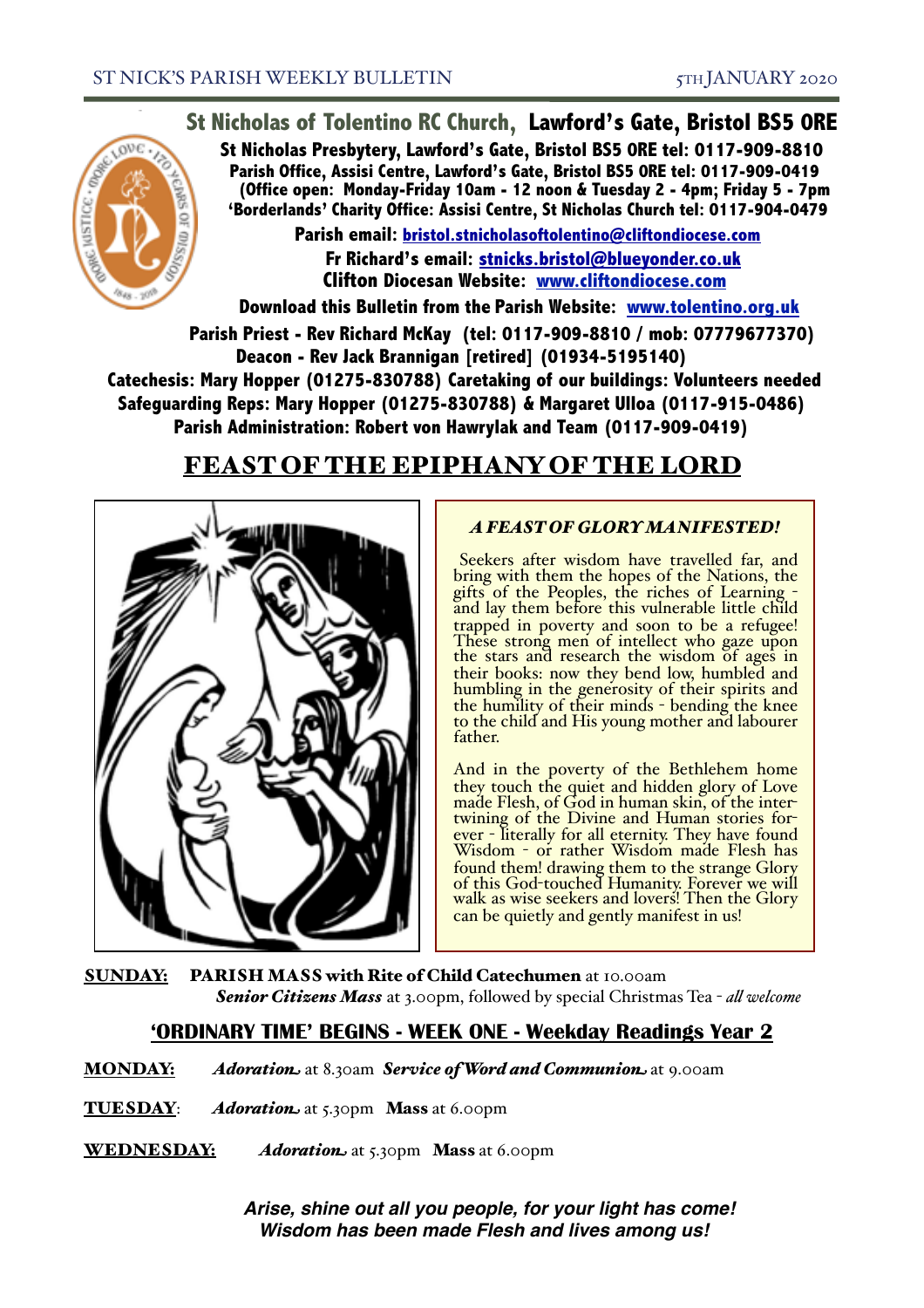### THURSDAY: School Epiphany Mass at 9.30am Mass at 12 noon, *folowed by Adoration* until 1.30pm

#### FRIDAY: *Adoration* at 8.15am *Morning Prayer* at 8.45am Mass at 9.00am

#### SATURDAY: *Adoration* at 7.45am *Morning Prayer* at 8.15am Mass at 8.30am **Sacrament of Reconciliation:** after Mass and 4.30-5.00pm

*TODAY* [1] We celebrate the **Feast of the Epiphany of the Lord** - the manifestation (or 'showing forth') of the Word made Flesh to the Gentile world, to the nations, symbolised by the wise men who come from afar to search for a new King. It is one of the great missionary feasts - being a Light shining in the dark, we the Church are called to be so 'aglow' with the Spirit of Jesus' love that we draw the searchers to 'come and see' and find the Lord we love! [2] Fittingly, we celebrate during 10am Mass the **Rite of Child Catechumen**, welcoming babies and children into the family of the Church, rejoicing that their names are written in the heart of God - and in the heart of our family community at St Nicks. Pray for their families! [3] **Senior Citizens Mass** at 3.00pm, followed by special Christmas Tea - all welcome! Why not come and be alongside our elders valuing their faith and supporting them with your friendship.

*NEXT SUNDAY* [1] We celebrate the **Feast of the Baptism of the Lord**. Jesus emerges from his 28 or more years of the 'hidden life' to discover the depth of his relationship of love with Abba, Father and strengthened by God's affirmation to embark on His Mission of Service, Proclamation and Suffering. Our Baptism is the same as His, the Spirit we receive is the same as That whom he received, the Mission of Christ is our Mission too!

[2] We rejoice to share the **Baptism of our children** and to renew our dedication to the Bap- tism we have received, to the Mission that has been entrusted to us!

**DIOCESAN PRAYER** *DIOCESAN PRAYER* The Diocese prays today for the Parishes in Communion for Mis- sion of St Augustine, Downend, St John Fisher, Frenchay, Our Lady of Lourdes & St Bernadette, Kingswood, St Lawrence, Chipping Sodbury with St Paul, Yate served by Canon Frank Bermingham, Fr Jim Williams, Deacons Mike Belt, John Scanlon, Vincent Calder, Parish Administrator Bernadette Thomson and all their communities.

*PRAY EACH WEEK FOR A DIFFERENT MINISTRY OR MISSION OF THE PARISH* This week, pray God's Blessing and guidance for our **Society of St Vincent de Paul** for its members, their work and those they serve. We pray also **for new members to join them in this work of serving the poor and lonely**.

#### *WORD OF GOD FOR SECOND WEEK OF CHRISTMAS-TIDE - YEAR OF COMMUNION*

| Sunday          | Isaiah 7: 10-14 / Psalm 23 / Romans 1: 1-7 / Matthew 1: 18-24         |
|-----------------|-----------------------------------------------------------------------|
| Monday          | Malachy 3: 1-4, 23-24 / Psalm 24 / Luke 1: 57-66                      |
| Tuesday         | 2 Samuel 7: 1-5, 8-12, 14, 16 / Psalm 88 / Luke 1: 67-79              |
| Wednesday       | Isaiah 52: 7-10 / Psalm 97 / Hebrews 1: 1-6 / John 1: 1-18            |
| <b>Thursday</b> | Acts of the Apostles 6: 8-10, 7: 54-59 / Psalm 30 / Matthew 10: 17-22 |
| Friday          | 1 John 1: 1-4 / Psalm 96 / John 20: 2-8                               |
| Saturday        | 1 John 1: 5-2: 2 / Psalm 123 / Matthew 2: 13-18                       |

### *COLLECTIONS*

**22/12/19** Env £141.06 + Loose £493.16 + S/O's £90.58 = TOTAL: £724..80 - **thanks! 29/12/19** Env £208.45 + Loose £241.30 + S/O's £90.58 = TOTAL: £540.33 - **thanks! Cov with the Poor** £19.60 **Project 170** £409.64 **thanks! Boiler Fund** £2013.80 **CAFOD** £21.50 **SVP Collection** £84.10 **Christmas Offering** £931.70 **- thanks!**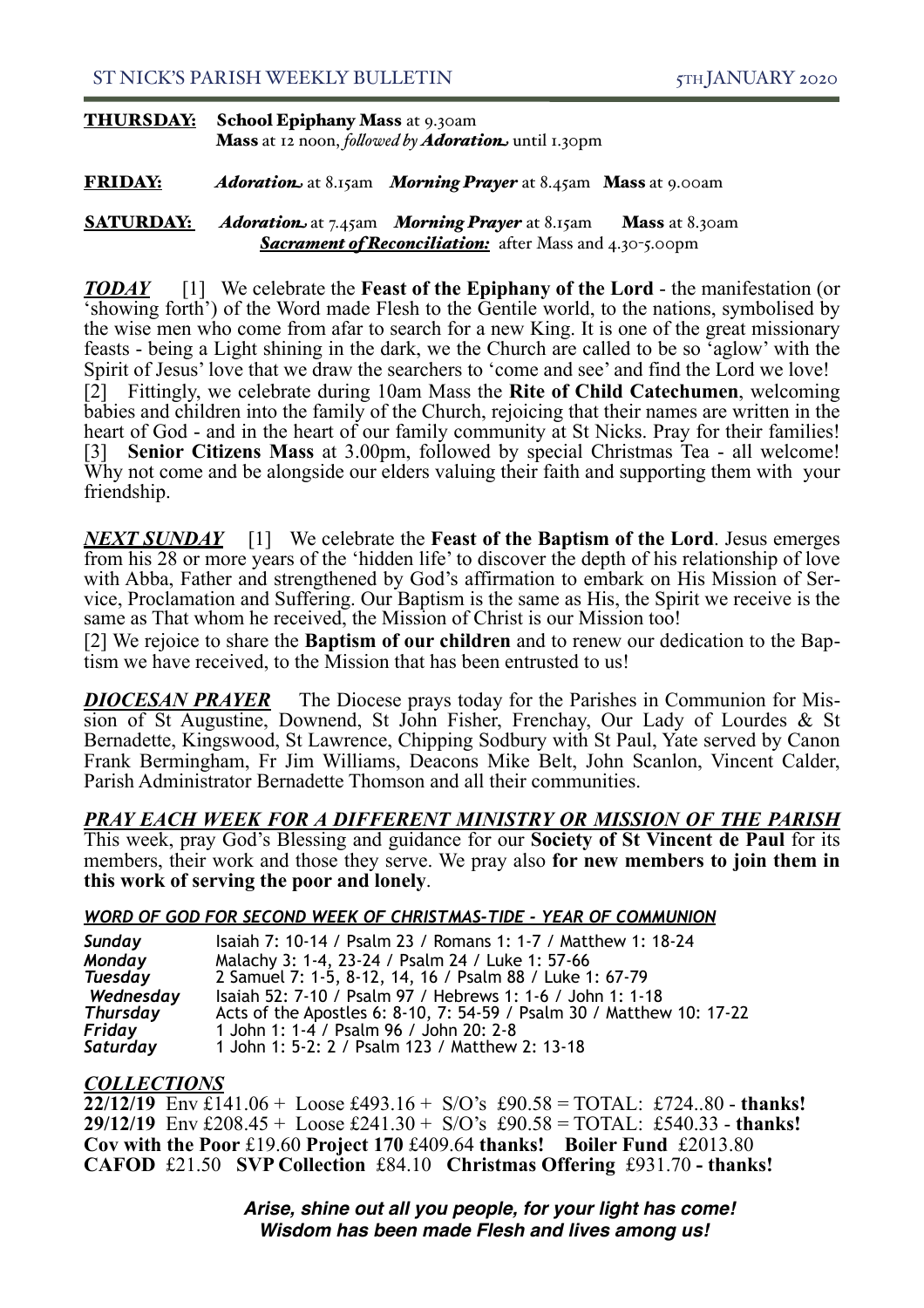## *DATES FOR THE DIARY 2020 - HAPPY NEW YEAR AND PEACEFUL NEW DECADE*

| 5th Jan   | <b>Feast of the Epiphany - Senior Citizens Mass at 3.00pm</b>                 |
|-----------|-------------------------------------------------------------------------------|
| 8th Jan   | Borderlands Trustees meet at 10.00am                                          |
| 8th Jan   | Parish Pastoral Council at 7.00pm                                             |
| 11th Jan  | Combatting Human Trafficking Clewer Training Day - St Nicks 10am-12.30pm      |
| 12th Jan  | <b>Feast of the Baptism of the Lord - Baptismal Sunday</b>                    |
| 22nd Jan  | First Eucharist Programme begins at 4.00pm (Assisi Centre)                    |
| 23rd Jan  | Parish Finance Committee meets at 7.00pm (presbytery)                         |
| 24th Jan  | First Reconciliation Programme begins at 4.00pm (Assisi Centre)               |
| 25th Jan  | Combatting Human Trafficking Clewer Training Day - St Nicks 10am-12.30pm      |
| 26th Jan  | Ashley Churches United Service for Christian Unity Week 4pm (Ivy Church)      |
| 27th Jan  | Holocaust memorial Day - 75th Anniversary of Liberation of Auswicz -          |
|           | Bristol Civic Event in City Hall 1.15pm to 4.30pm                             |
| 1st Feb   | Exploring what the Bible really says about LBGT+ issues.                      |
| 8th Feb   | Combatting Human Trafficking Clewer Training Day - St Nicks 10am-12.30pm      |
| 9th Feb   | Parish Forum - all invited to speak their voice and shape our mission 12.45pm |
| 15th Feb  | Parish Pastoral Council Vision Day                                            |
| 20th Feb  | Parish Finance Committee at 7.00pm (presbytery)                               |
| 23rd Feb  | <b>Bishop Declan celebrates Confirmation of our Young People 10am Mass</b>    |
| 26th Feb  | <b>ASH WEDNESDAY - LENT BEGINS</b>                                            |
| 4th March | Parish Pastoral Council meets at 7.00pm                                       |

*MANY THANKS FOR YOUR GENEROSITY* I wish to thank you all for your generosity expressed in the Christmas offerings which contributes to my annual 'stipend' (or 'salary'). Thank you also for the cards, messages and gifts I have received over Christmas and New Year. It is a privilege to share the life and journey of our St Nicks community to- gether, being your priest-brother.

*COMBATTING HATE CRIME AND HATE SPEECH* I recently attend the meeting of Diocesan Migrant Officers and other Catholic organisations serving migrant communities which addressed issues of Hate Crime and Hate Speech. It is so easy to use abusive and den-<br>igrating language to individuals or about groups of people, but as Christians we are to treat<br>every human person as our sister of cide begin with hate speech, dehumanising language that then escalates into physical violence and ultimately genocide. Whether it is about race, religion, tribe, sexuality, mental illness, disability etc it must be challen

*WHAT DOES THE BIBLE SAY ABOUT LGBT+ ISSUES*? Most of us have been brought up and taught that the Bible and therefore the Church condemns any sexual orientation other than heterosexual. But is this the whole truth? Come and bring your questions and concerns to this Day Workshop exploring seriously what the Bible says about the LGBT+ issues. Led by the theologian Jayme R Reeves it begins at 9.00 for 9.30am and concludes at 4.00pm on Saturday 1st February here at St Nick's. Refreshments and lunch will be provided (so registration is essential please!). contact for information or registration email: *[inclusionforall@cliftondiocese.com](mailto:inclusionforall@cliftondiocese.com)* or the parish office on 0117-909-0419.

*NEW CHURCH BOILER WORKING - ALLELUIA!* The new boiler and radiators have been installed and I hope we all notice the difference, especially in the Parish Hall! The total cost (for which we had not budgeted!) is £7000 + VAT (ie £8750). **So we have launched an urgent BOILER APPEAL FUND … Thank you to those who have already donated! Please be as generous as you can and gift-aid any donations if you are a tax payer.** 

*JOURNEY OF FAITH* **Friday 10th January 2020 at 6.30 pm in the Assisi Centre**. Who will you encourage to come and discover more about Christ Jesus?